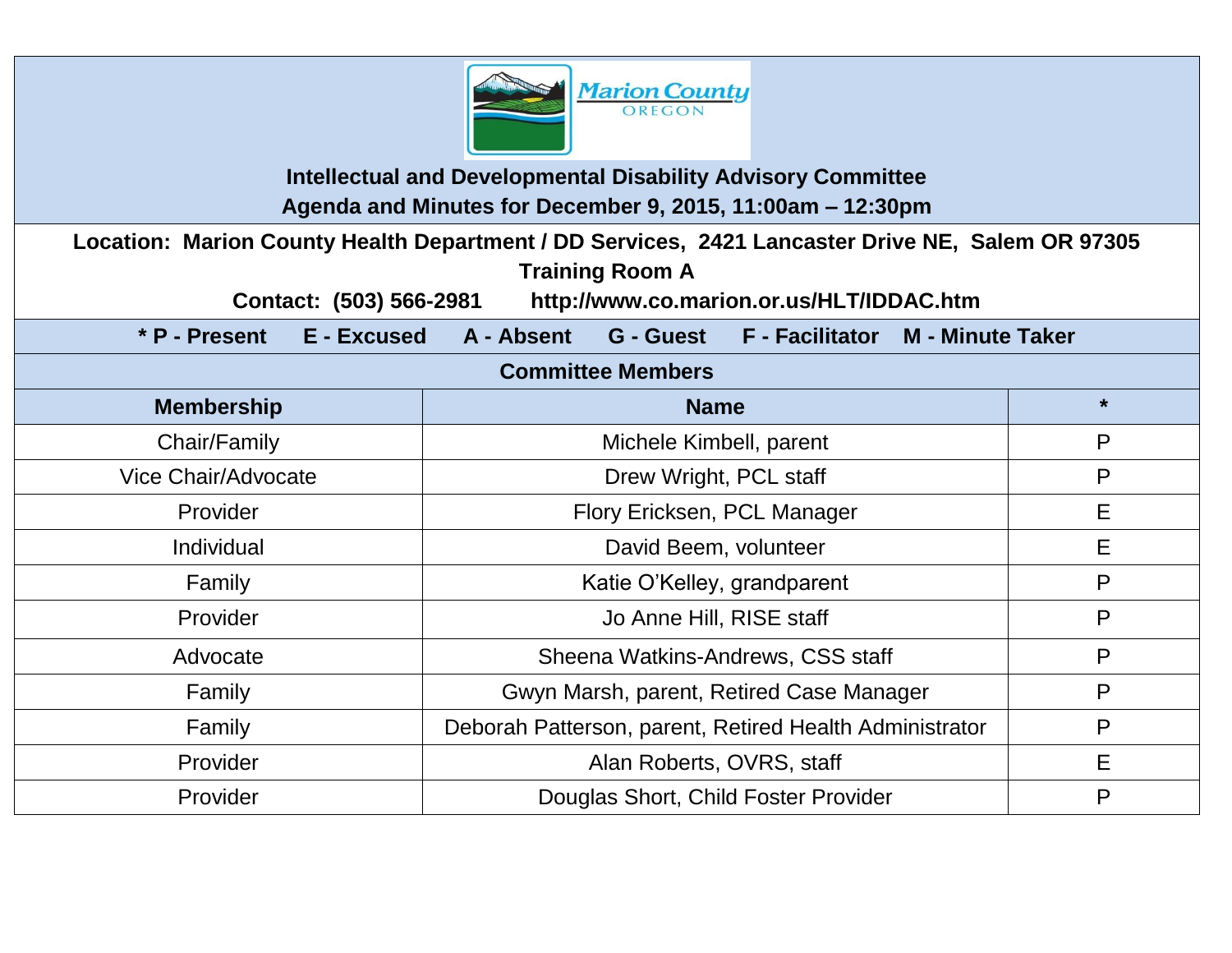

**Intellectual and Developmental Disability Advisory Committee Agenda and Minutes for December 9, 2015, 11:00am – 12:30pm**

| <b>Participants</b>                 |                                                          |                         |  |
|-------------------------------------|----------------------------------------------------------|-------------------------|--|
| * P - Present<br><b>E</b> - Excused | A - Absent<br><b>G</b> - Guest<br><b>F</b> - Facilitator | <b>M - Minute Taker</b> |  |
| <b>Membership</b>                   | <b>Name</b>                                              | $\star$                 |  |
| <b>Health Dept</b>                  | Cary Moller, Division Director                           | P                       |  |
| <b>CDDP</b>                         | Dawn Alisa Sadler, Supervisor                            | P                       |  |
| <b>CDDP</b>                         | Dana Van Haverbeke, Supervisor                           | E                       |  |
| CDDP/Region 3                       | Kim Dullmeyer, Supervisor                                | E                       |  |
| <b>CDDP</b>                         | Patty Roth, DD Specialist 2                              | P                       |  |
| <b>CDDP</b>                         | Karin Perkins, DD Specialist 2                           | $\mathsf{P}$            |  |
| <b>CDDP</b>                         | Mariah Boyd, DD Department Specialist 2                  | M                       |  |
| Guest                               | <b>Commissioner Janet Carlson</b>                        | P                       |  |
| <b>Guest</b>                        | Nate Brown, City of Keizer                               | P                       |  |
|                                     |                                                          |                         |  |
|                                     |                                                          |                         |  |
|                                     |                                                          |                         |  |
|                                     |                                                          |                         |  |
|                                     |                                                          |                         |  |
|                                     |                                                          |                         |  |
|                                     |                                                          |                         |  |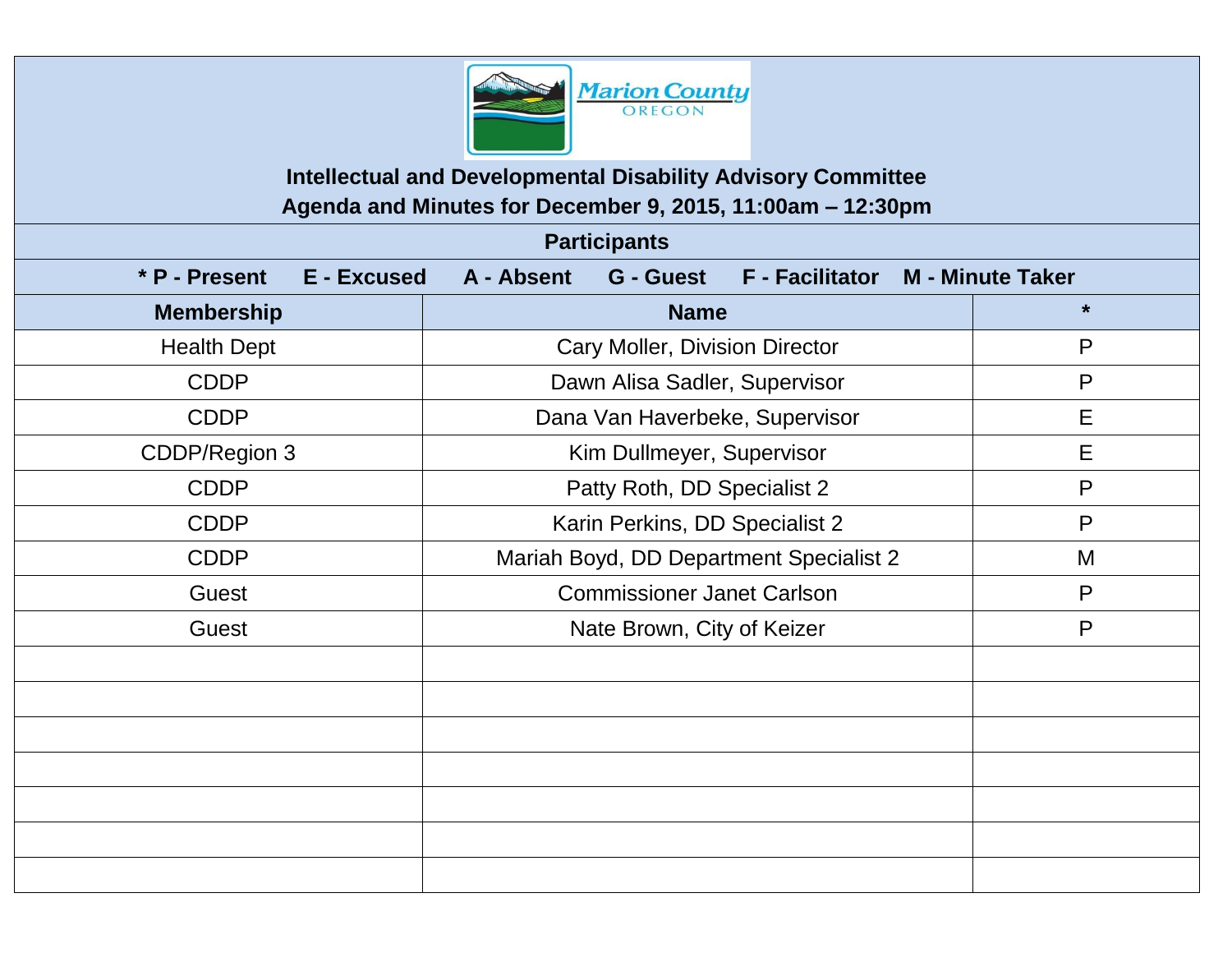

# **Intellectual and Developmental Disability Advisory Committee**

**Agenda for December 9, 2015, 11:00am – 12:30pm**

**Location: Marion County Health Department / DD Services, 2421 Lancaster Drive NE, Salem, OR 97305 Training Room A**

**Contact: Mariah Boyd (503) 566-2981 http://www.co.marion.or.us/HLT/IDDAC.htm**

| Agenda Item                      | <b>Lead Person</b>            | <b>Start Time</b> | <b>Minutes</b> |
|----------------------------------|-------------------------------|-------------------|----------------|
| <b>Welcome and Introductions</b> | <b>Michele Kimbell, Chair</b> | 11:00 AM          |                |

# **Item Description » Welcome / Introductions / Minute Approval**

Welcome Committee members and participants. Introduce Committee members, Marion County Community Developmental Disability Program (CDDP) staff, and other participants. Review/approval of prior meeting's minutes.

#### **Item Minutes »**

- Call to order at 11:00 am.
- Introductions were made. Michele Kimbell moved to approve the minutes from the October meeting and Gwyn Marsh seconded, and the group agreed. October meeting minutes have been approved.

| <b>Working Session</b> | 11:05 AM | 50 |
|------------------------|----------|----|
|                        |          |    |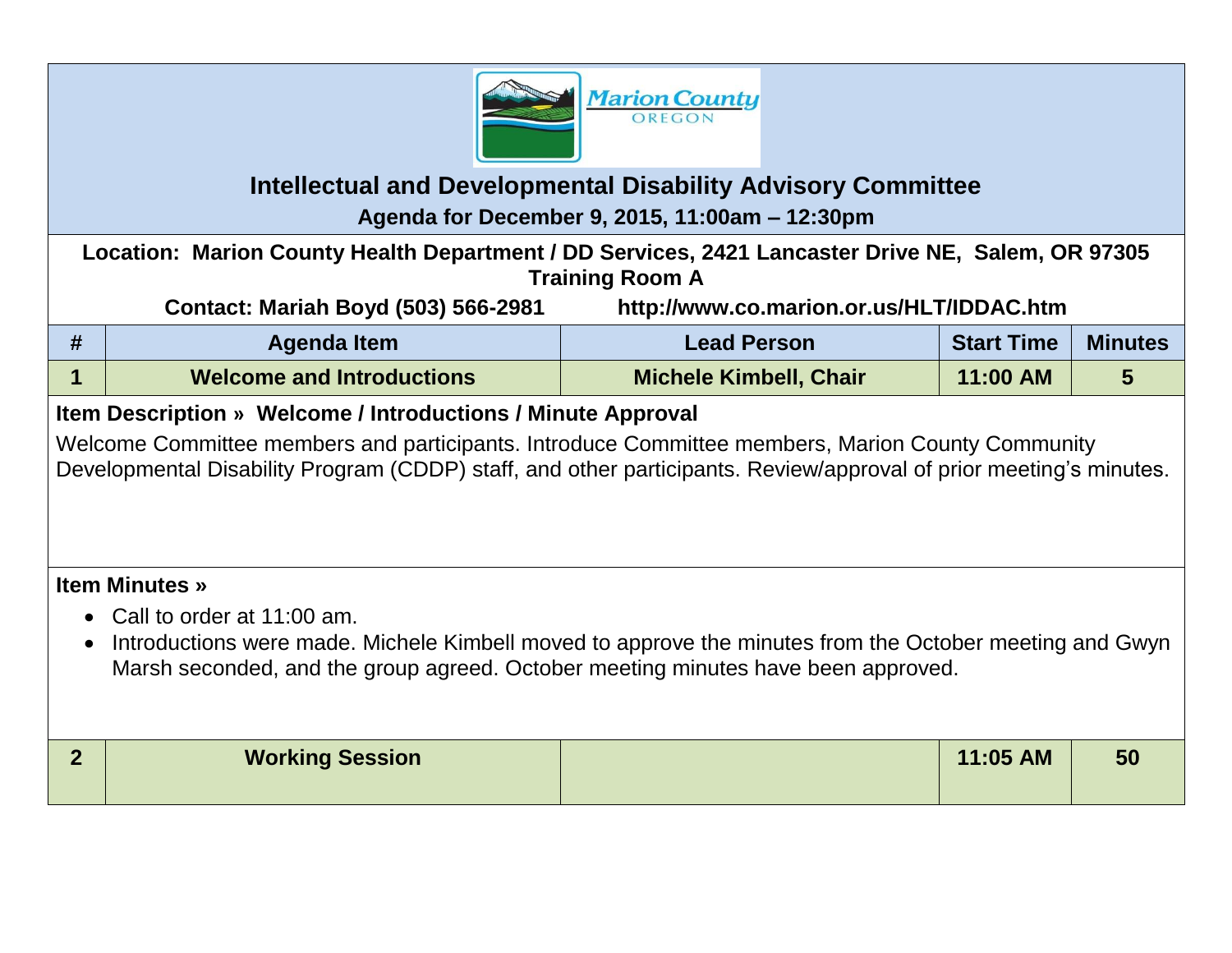#### **Item Description »**

- a) Grant Proposal Keizer Rapids Regional Park- Commissioner Carlson
- b) Review results from the IDDAC work group- IDD Awareness month. March 2016

# **Item Minutes »**

- a) Commissioner Carlson and Nate Brown went over the plans for Keizer Rapids Park and discussed plans to make it more accessible for those with special needs. The main focus was made on an upcoming bathroom build and what could be done to make it more user friendly for the community that we serve. There was a lot of good input on how to build that bathroom to be accessible and user friendly for those who are disabled and for those who are in direct support or care for individuals with disabilities. The suggestions that were made were to create a place that had larger changing tables or a restroom where someone could potentially help an adult that may be in need of assistance in the bathroom or with changing. There were also suggestions made to make the stalls bigger to accommodate assistive equipment. Commissioner Carlson and Nate Brown were both very interested in the suggestions made and asked if the team would endorse the Keizer big toy project. Drew Wright motioned to endorse the Keizer big toy project, it was seconded by Katie O'Kelly and agreed upon by all present members of the IDDAC.
- b) The members of the IDDAC work group presented their ideas for advocacy for the coming month of March which is Disability awareness month. There was discussion of different ideas such as using the windows in the downtown building to display posters about awareness, as well as hang banners and possible use of electronic billboards around town. Commissioner Carlson recommended asking for the BOC and Sheriffs Facebook pages to endorse the advocacy and awareness as well. The IDDAC work group will meet again to discuss which ideas they will be pursuing for March and review those with the rest of the committee at the next monthly meeting.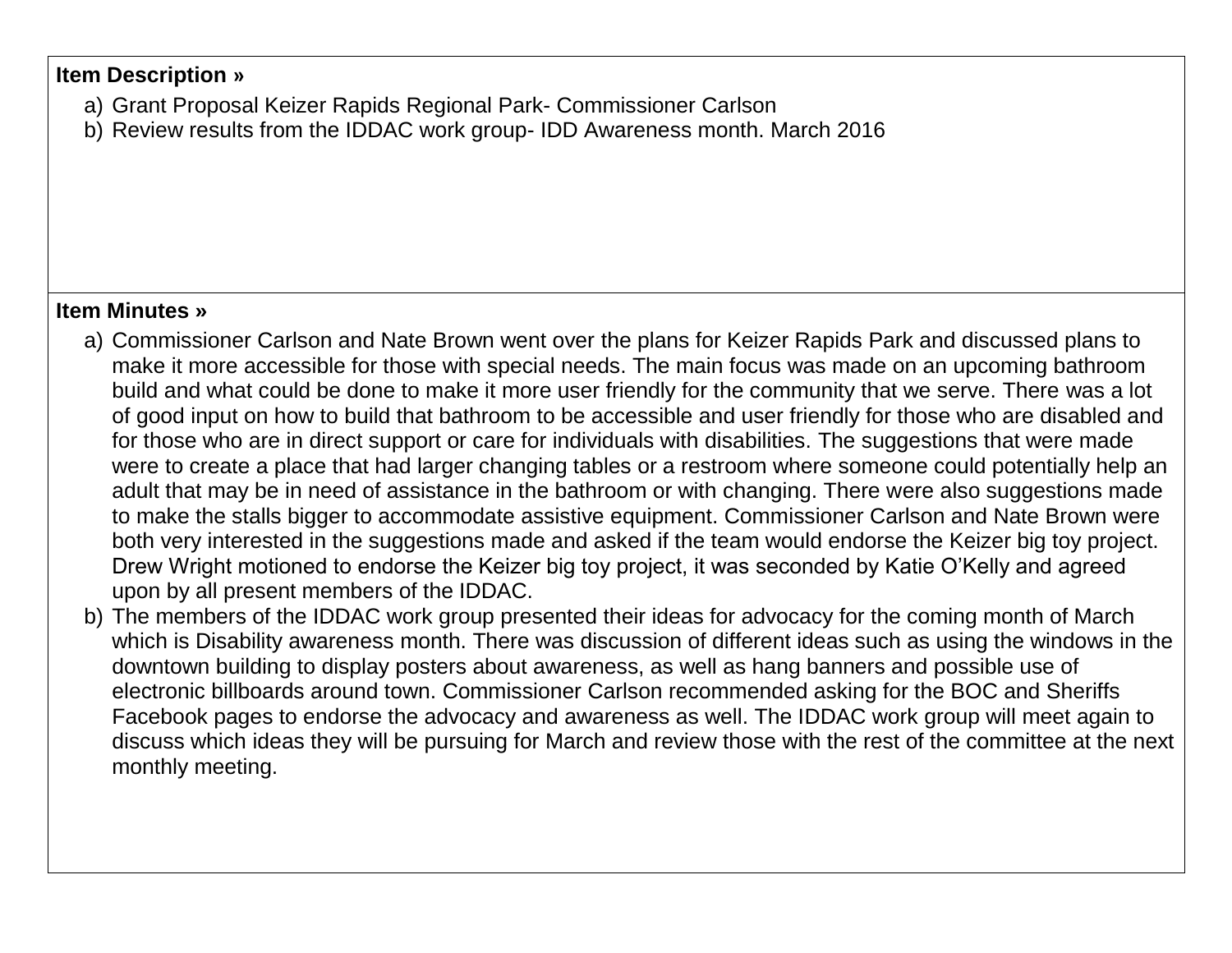| <b>Item Description » Postponed</b>                                                                                                                 |                                                                                                           |  |  |
|-----------------------------------------------------------------------------------------------------------------------------------------------------|-----------------------------------------------------------------------------------------------------------|--|--|
|                                                                                                                                                     |                                                                                                           |  |  |
|                                                                                                                                                     |                                                                                                           |  |  |
| 11:55 AM<br><b>Break Session</b><br>4                                                                                                               | $5\phantom{1}$                                                                                            |  |  |
| <b>Item Description</b> » The Group will break and grab lunch.                                                                                      |                                                                                                           |  |  |
|                                                                                                                                                     |                                                                                                           |  |  |
|                                                                                                                                                     |                                                                                                           |  |  |
| 12:00 PM<br>$5\phantom{1}$<br><b>Announcements and Updates</b><br><b>Michele Kimbell, Chair</b>                                                     | 20                                                                                                        |  |  |
| <b>Item Description »</b>                                                                                                                           |                                                                                                           |  |  |
| a) Website Committee will show the County Website changes by doing a walk through.<br>b) Update on membership of new committee members - Dawn Alisa |                                                                                                           |  |  |
| <b>Item Minutes »</b>                                                                                                                               |                                                                                                           |  |  |
| a) Dawn-Alisa showcased the new website for the members. Several members were very complimentary of the                                             |                                                                                                           |  |  |
| new website and commented on how it is a lot better and easier to navigate. There were some suggestions                                             |                                                                                                           |  |  |
| from the members on how to improve navigation of the site and those will be submitted as a request to add to<br>the website.                        |                                                                                                           |  |  |
|                                                                                                                                                     | b) Dawn-Alisa has submitted the applications from potential new IDDAC members and the applications are in |  |  |
| process.                                                                                                                                            |                                                                                                           |  |  |
| <b>Action Items</b><br>12:20PM<br>6                                                                                                                 | $5\phantom{1}$                                                                                            |  |  |
| <b>Item Description »</b>                                                                                                                           |                                                                                                           |  |  |
| a) Report on 11/17/15 Health Advisory Board visit.- Michele and Katie                                                                               |                                                                                                           |  |  |
| b) Update from Employment System Change Committee – Patty                                                                                           |                                                                                                           |  |  |
|                                                                                                                                                     |                                                                                                           |  |  |